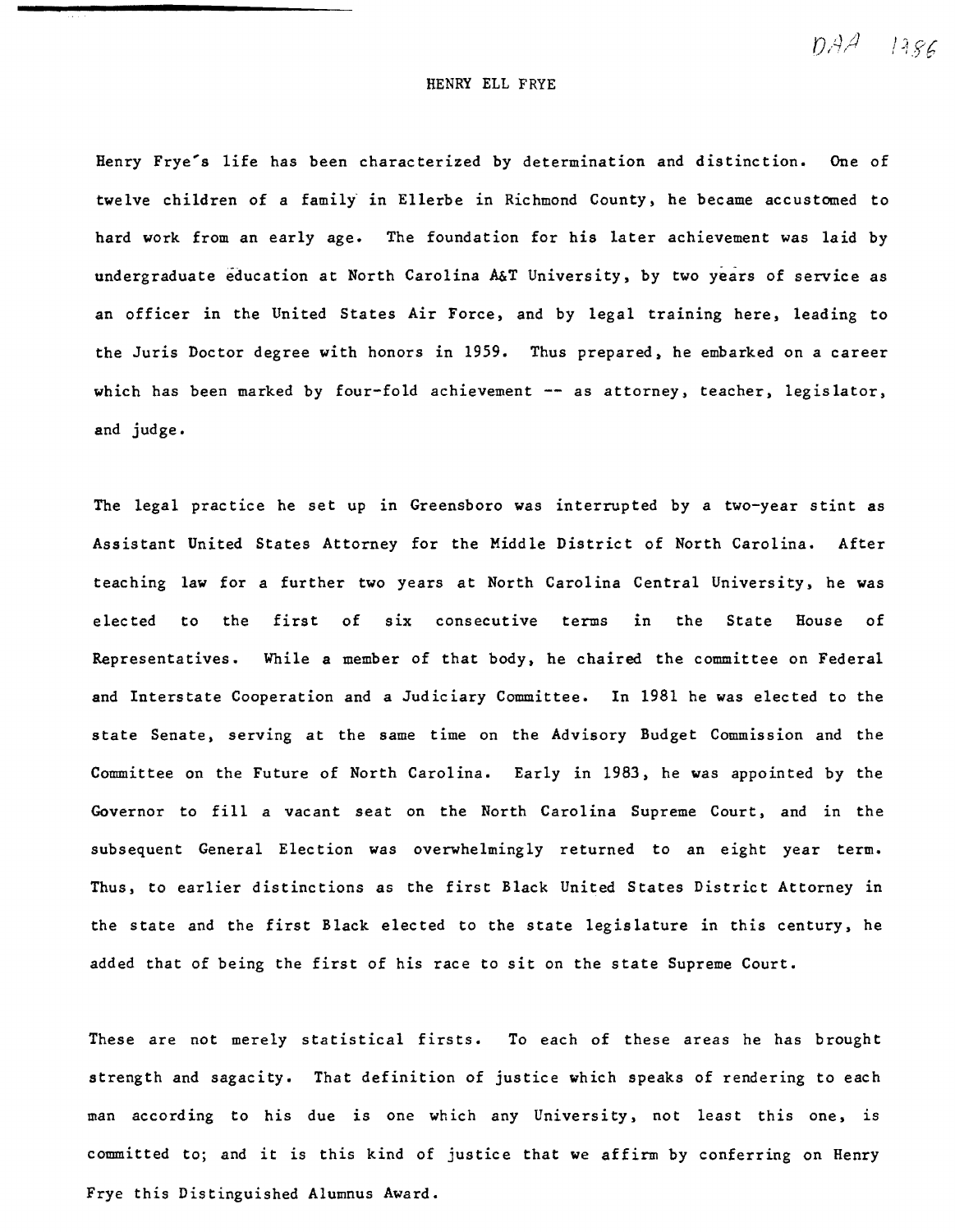JEFFREY KENNETH MACNELLY

To have won three Pulitzer Prizes is an achievement shared by only nine persons in all; to have done so under the age of forty is unique. And to have done that while making people laugh as consistently as Jeff MacNelly has. puts him into the most select class of all, of those we would not willingly do without at breakfast.

Having spent nearly four years here as an undergraduate, he went to work for The Chapel Hill Weekly (as it then was) in 1969. After a year he moved to The Richmond News Leader as editorial cartoonist. In twelve years there he won his first two Pu1itzers. the George Polk Award, and the top prize of the National Cartoonists Society two years running. In 1982 he joined The Chicago Tribune staff, while keeping his base in Richmond; his political cartoons are now syndicated in some 500 newspapers. An even larger number **--** over 900 **--** print his comic strip "Shoe." which features the avian journalists of The Treetops Tatler Tribune, the eponymous editor having a close connection with this University. Last year he was both inducted into the North Carolina Journalism Hall of Fame and awarded his third Pulitzer Prize.

In a cover story on him a few years ago, Newsweek magazine referred to Jeff MacNelly's "elaborate. finely drawn sketches" as having "a distinctive goofy gracefu 1ness." Without on this festive day pretending to any particular goofy gracefulness of our own. we take delight in honoring the maker of so many finely drawn sketches with this Distinguished Alumnus Award.

 $\mathcal{D} \beta \beta$  .  $1986$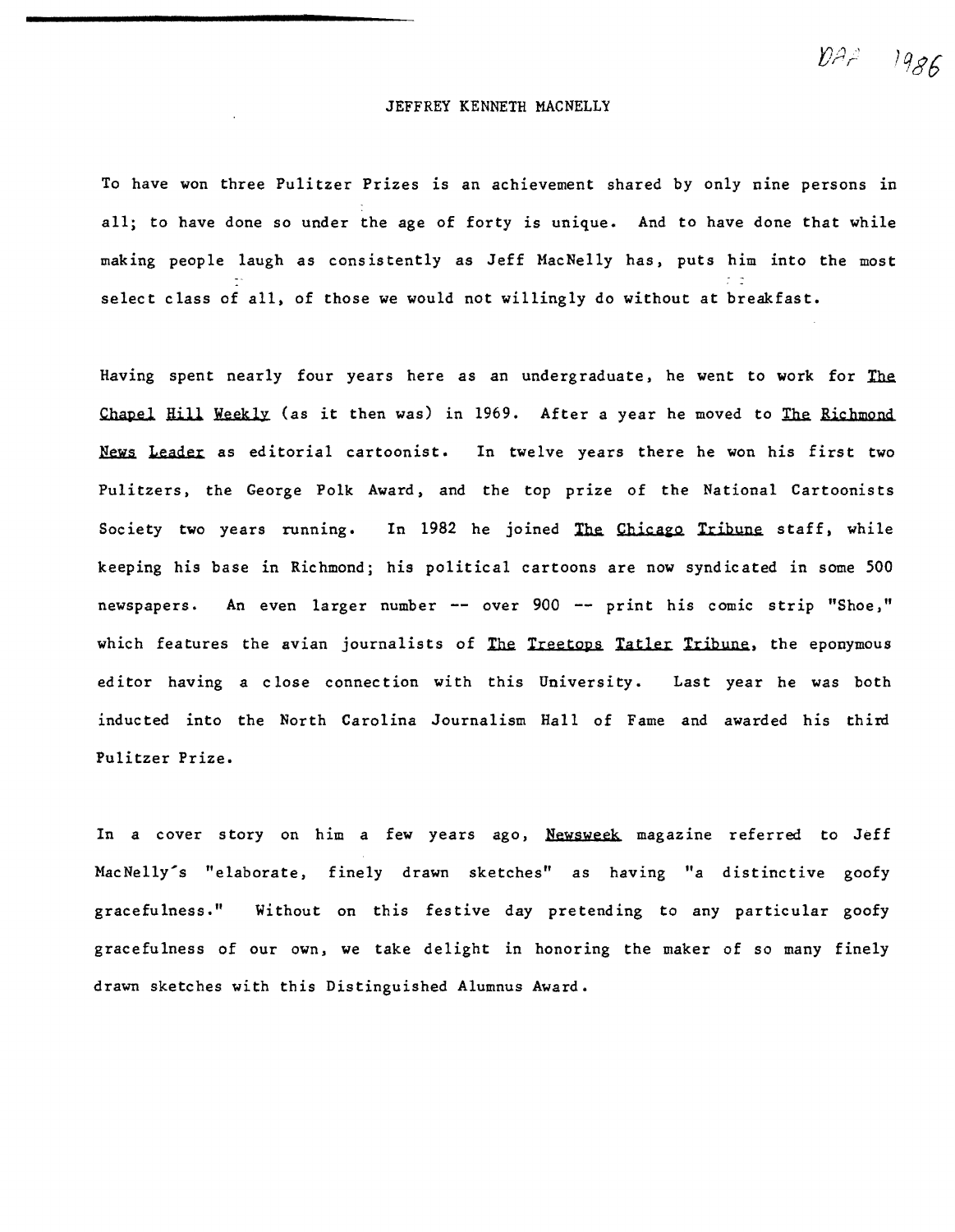I' I 1 *i* .. ...;

## JOHN ATTERBURY MONTGOMERY

John Montgomery's entire life and career have been spent in the South; indeed, he may be regarded as a prime example of the Southern scientist. Born in Greenville, Mississippi, he took bachelor's and master's degrees at Vanderbilt and came to Chapel Hill to complete his education. Since earning his Ph.D. in 1951 and spending a year here in postdoctoral research he has worked in Birmingham. Alabama, at the Southern Research Institute, which is among the nation's leading not-for-profit research institutes and perhaps dominant among them in the field of cancer chemotherapy, and where he is now Senior Vice President and Director of the Institute's Kettering-Meyer Laboratory.

His work here laid the foundations for a scientific achievement expressed in more than 350 publications. His research has been concerned largely with studies of the chemical structure and anti-tumor activity of certain drugs and their derivatives. He is recognized internationally for the development of three of the thirty or so drugs now used in treating cancer; a fourth is currently in clinical trial. He has also developed drugs that are successfully being used to treat viral and parasitic diseases such as malaria and those caused by the herpes virus. More broadly, his work has shed light on the correlation between the structure of drugs and how they function. His appointment in 1983 to the President's Cancer Panel, which establishes our national cancer policy, is an indication of how vital the scientific community considers these contributions to be.

His research accomplishments have won him many awards, perhaps the most prestigious being the Alfred Burger Award in Medicinal Chemistry of the American Chemical Society. All such recognition is, of course, quite secondary to the gratitude of the countless sufferers from cancer and other diseases who have been relieved by the fruits of John Montgomery's work; nonetheless, we *are* proud to add our own tribute through this Distinguished Alumnus Award.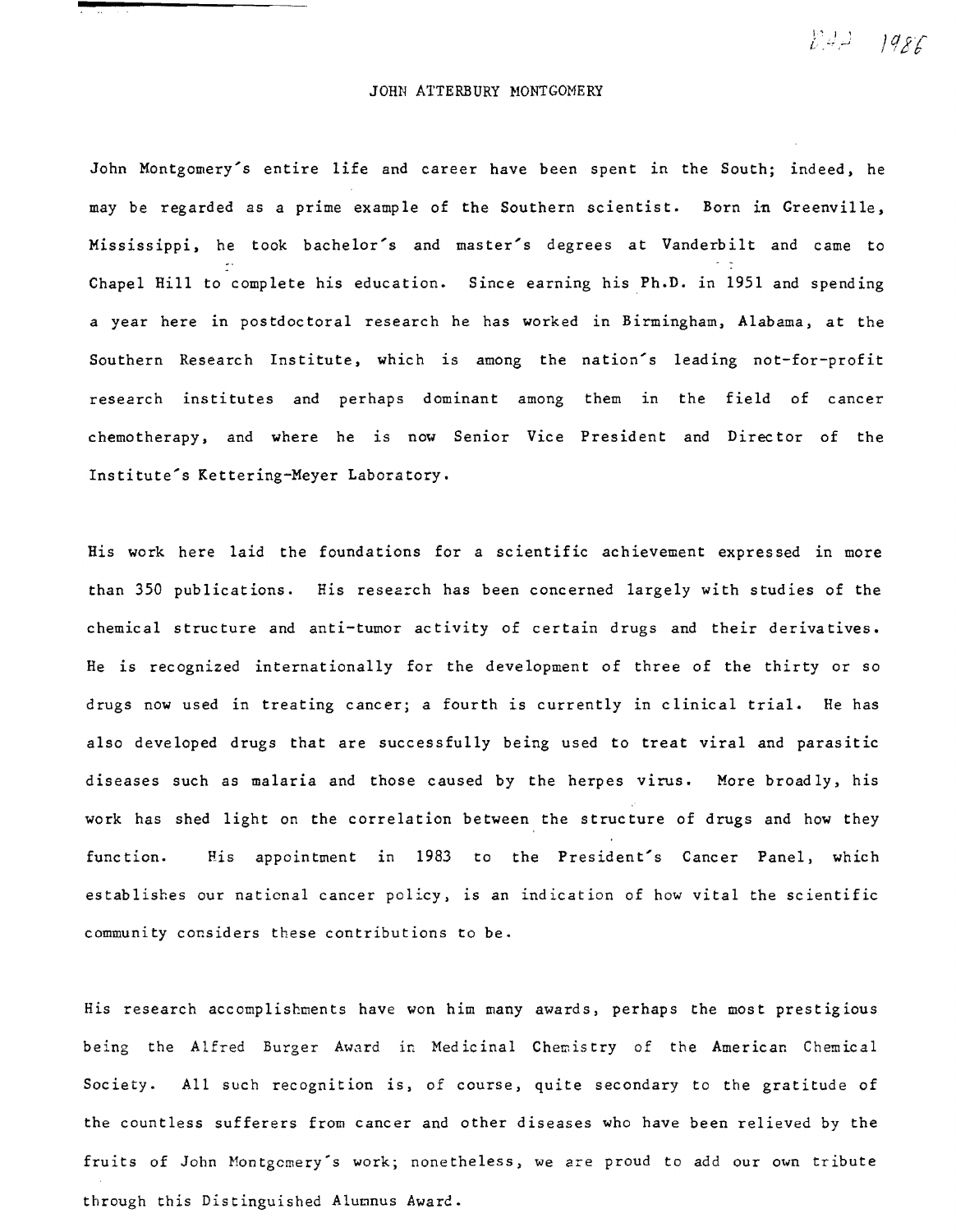*YjA* f}

## ROLFE NEILL

The editorship of The Daily Tar Heel has not infrequently led to positions of prominence in the world of journalism. The career of one such former editor, Rolfe Neill, has been marked not only by increasing professsional renown but also by a growing influence throughout his native state.

His path has been an almost classic one. Following graduation here with an A.B. in History, and two years in the U.s. Army, he began as a reporter with a small-town paper in Franklin, North Carolina, progressing quickly to Charlotte and then, as editor, to newspapers in Coral Gables and Miami Beach, Florida. He then spent five years apiece in New York City and Philadelphia, in each case with a newspaper called The Daily News. As editor of the Philadelphia paper, he was instrumental in raising its character and reputation from that of a somewhat low tabloid to that of a family newspaper.

In 1975 he returned to this state, as President and Publisher of The Charlotte Observer. Under his leadership the status of this paper as a community servant and as a newspaper with a conscience and with great courage has been vastly enhanced. This was most strikingly evidenced by the award in 1981 of the Pulitzer" Prize for Public Service for a series on byssinosis (brown lung disease), which also won five other awards.

Having been quoted as saying that "Journalists are missionaries," Rolfe Neill must be reckoned as among the most effective of that hybrid genus. Zeal tempered with good sense, the ability to communicate one"s message vividly, an awareness of the impact of one's specific task on the wider community: such characteristics, shared by missionary and journalist alike, command respect and are reflected in the achievement we recognize with this Distinguished Alumnus Award.